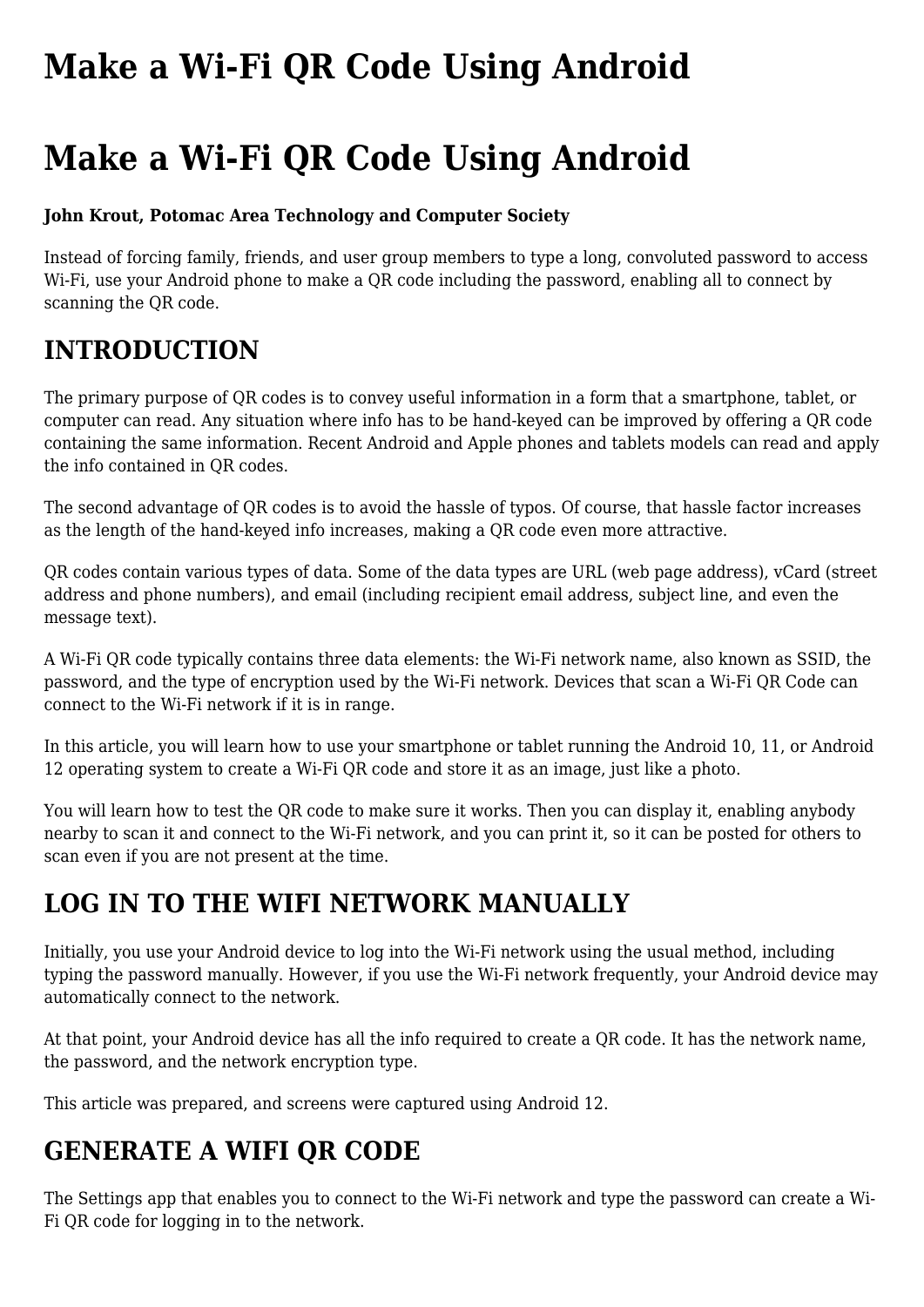| <b>Connections</b><br>$\langle$ |  |
|---------------------------------|--|
| Wi-Fi<br>inksys'                |  |
| Wi-Fi Calling                   |  |
| Bluetooth                       |  |

Open the Android 10/11/12 Settings app, and tap Connections. You should see a screen like that depicted in illustration 1, with the Wi-Fi network SSID at the top. Tap the SSID, which is circled in the illustration.



You should see a screen like the one depicted in illustration 2.

The SSID appears under the heading Current network. Tap the gear icon to the right of the SSID, which is circled in the illustration.



You should see a screen like the one depicted in illustration 3 . Then, tap the button labeled QR code at the bottom left, which is circled in the illustration.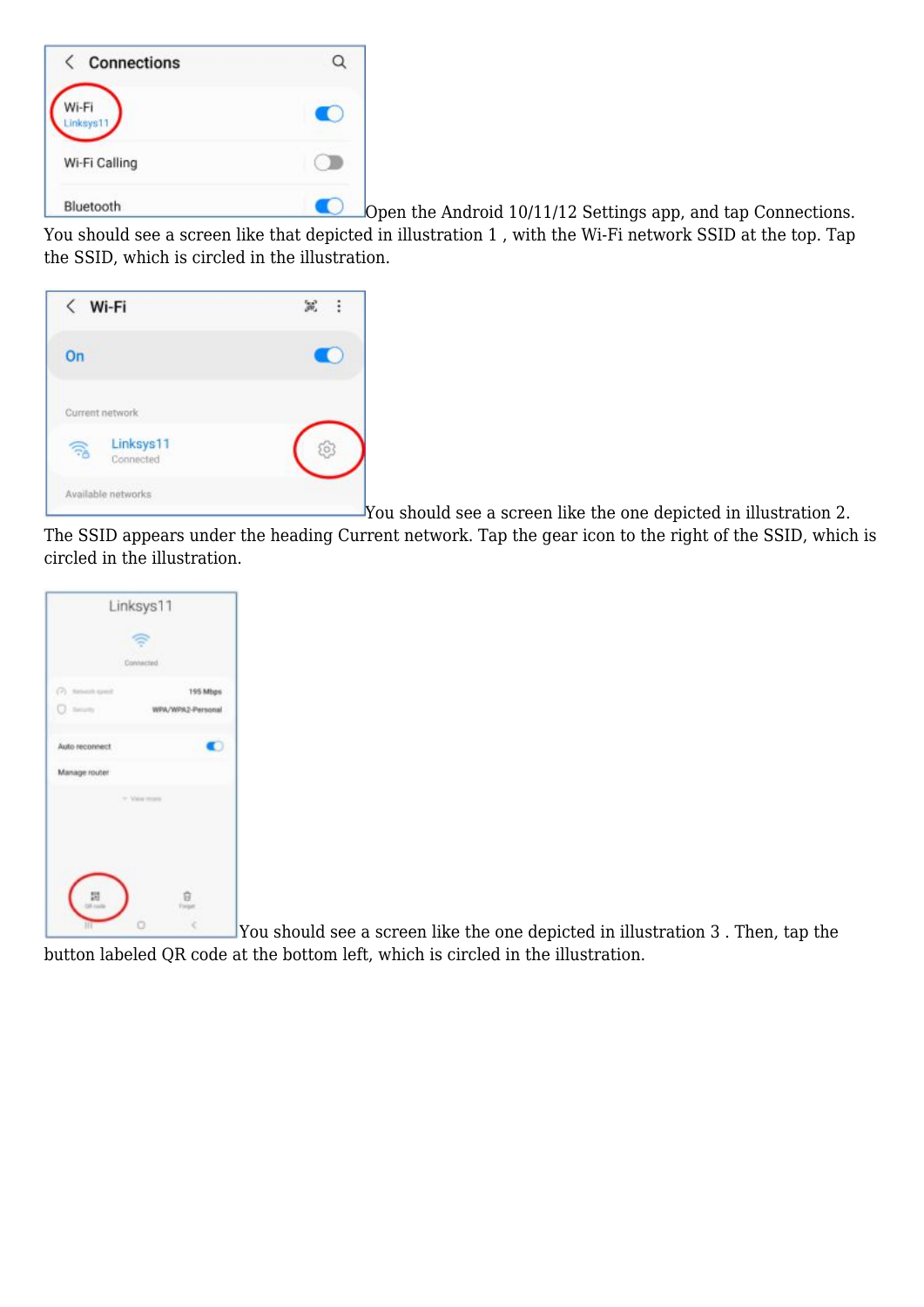

You should see a generated QR code as in illustration 4 . I blocked out part of the code for security purposes; anyone could log into the network with the entire QR code.

Tap the button in the lower-left corner, labeled Save As Image, to save the QR code image on your device. That button is circled in the illustration.

On my device, within the DCIM folder, the QR code was saved in the internal storage folder named Pictures.

#### **TEST THE WIFI QR CODE**

Before you make the Wi-Fi QR code available to anyone else, it is a good idea to test the QR code.

The test consists of these steps:

- 1. Get in range of the Wi-Fi network.
- 2. Force the Android device to Forget the Wi-Fi network
- 3. Scan the Wi-Fi QR Code image stored on the device.

## **HOW TO FORGET THE WIFI NETWORK**

For an Android 11/12 device, the sequence of taps to Forget the current Wi-Fi network is: Settings→Connections→Wi-Fi→SSID Gear icon→Forget (trash button in the lower right corner in illustration 3). There is no request from the phone to confirm that you really want the device to Forget. Instead, it immediately deletes its record for the current Wi-Fi network.

# **HOW TO TEST THE WIFI QR CODE IMAGE FILE**

Then tell your Android device to scan the same QR code saved in the device.

Pull down the Shade menu from the top of the Android screen.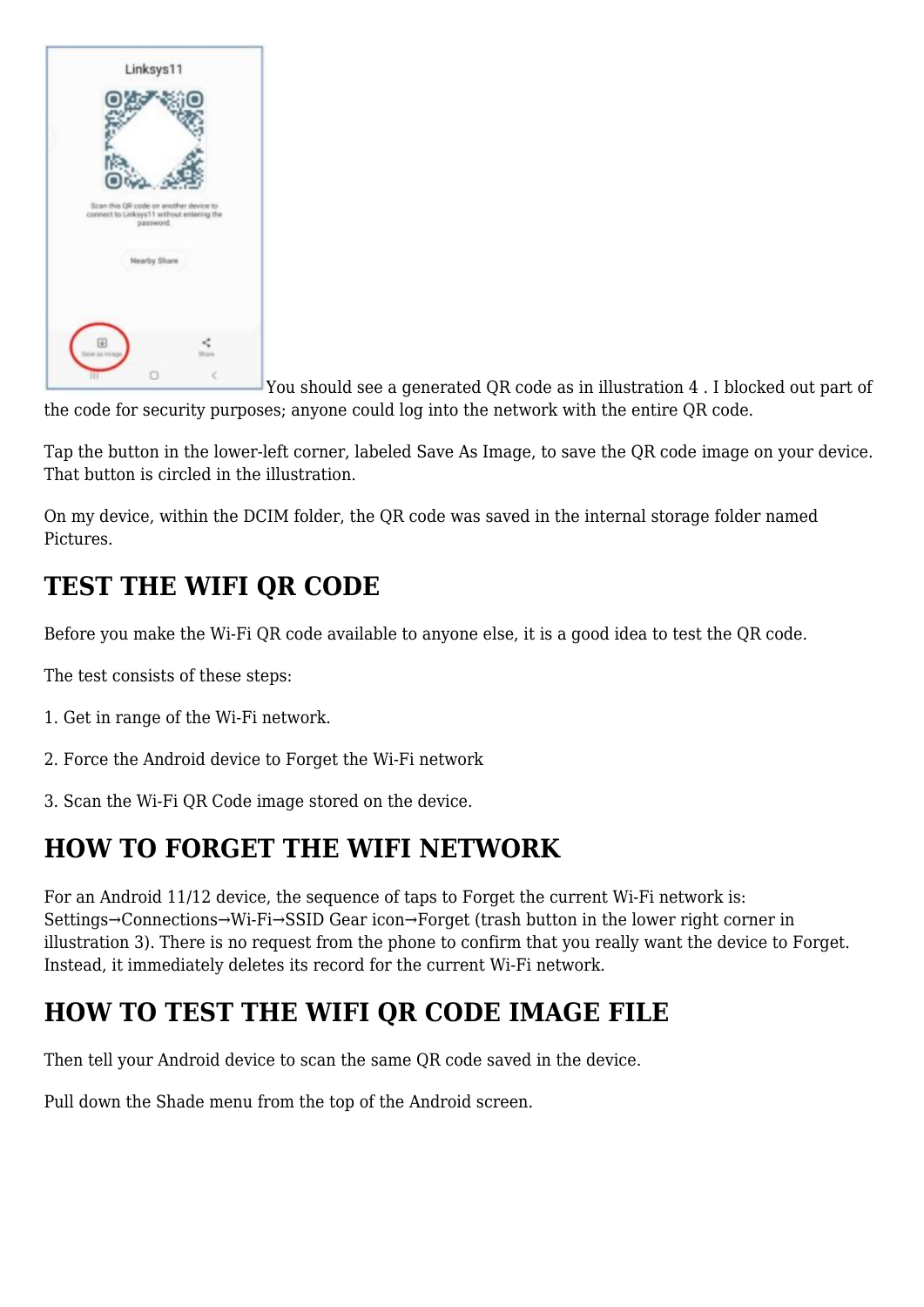

On my Android phone, the Shade menu pulls down halfway. A

second downward swipe pulls it down, revealing the Scan QR code button circled in illustration 5. Tap that button.



A camera window opens, displaying the legend Find A QR Code, as shown in

illustration 6. That screen includes a button to scan a photo file instead of a displayed or printed QR code. That button is circled in the illustration. Tap that button.

A screen appears showing photos. At the bottom left of the screen, there is a Pictures button. Tap the Pictures button. When photos in the Pictures folder appear, find and select the stored Wi-Fi QR code image.

In my case, after scanning the selected Wi-Fi QR code image in Screenshots, the Settings app connected to the Wi-Fi Network immediately. I confirmed that by switching to the Settings app and checking for a secured Wi-Fi network.

#### **OLDER VERSIONS OF THE ANDROID OS**

I tested it using my Samsung Galaxy S10 smartphone running Android 12.

The Settings app on my Galaxy Tab S5 lite running Android 11 displays the same user interfaces in a column instead of displaying an entire screen, but the steps for creating a Wi-Fi QR code and testing it are identical.

Google informs me that the Wi-Fi QR code creation capability was introduced in Android 10, and the